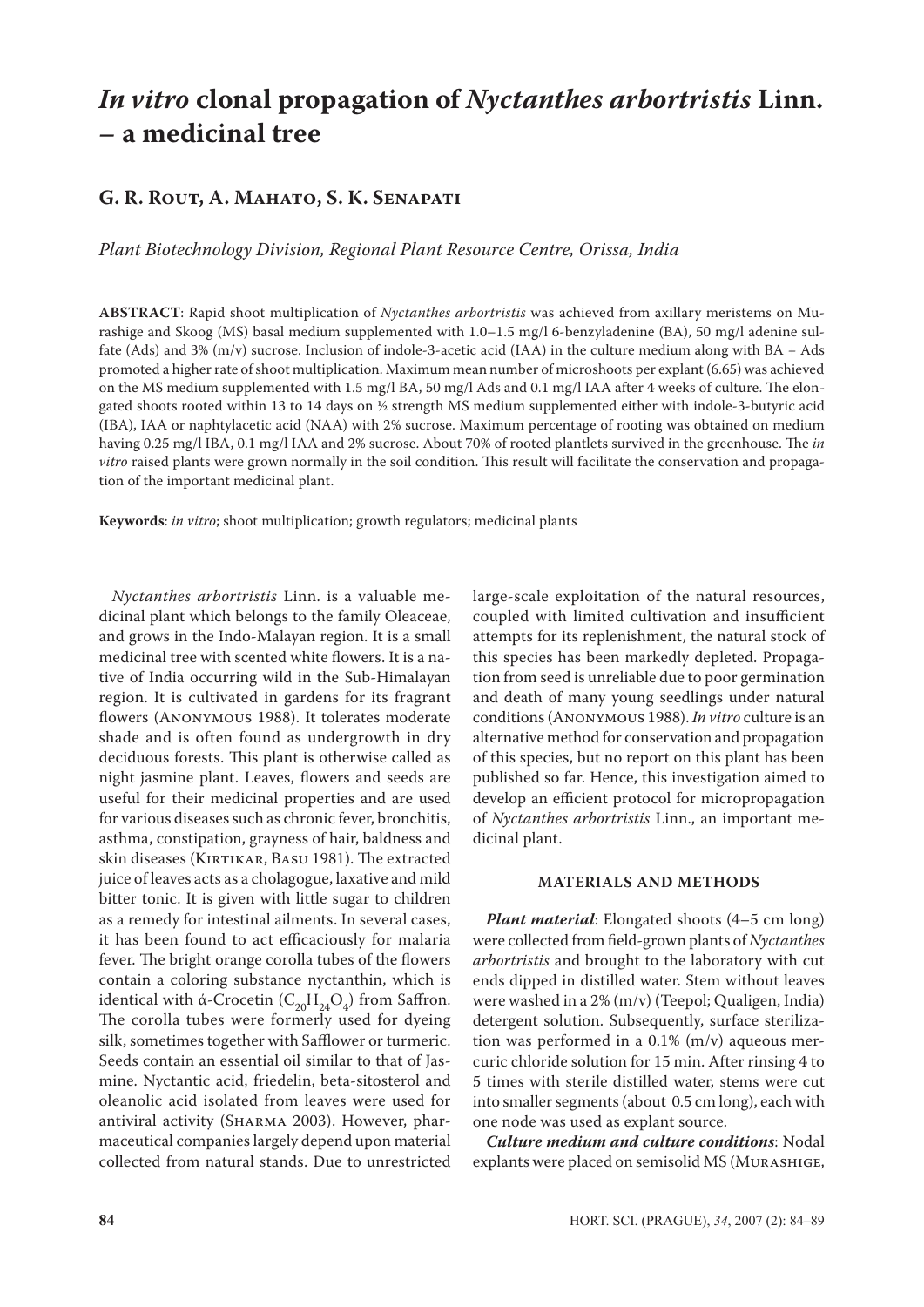Skoog 1962) mineral salts plus 555µM myo-inositol, 4.06µM nicotinic acid, 2.43µM pyridoxine-HCl, 0.296µM thiamine-HCl supplemented with various concentrations of cytokinins, i.e. 6-benzylaminopurine (BA: 0.0, 0.5, 1.0, 1.5 and 2.0 mg/l), kinetin (Kn: 0.0, 0.5, 1.0, 1.5 and 2.0 mg/l), adenine sulfate (Ads: 25, 50 and 100 mg/l) and auxins like indole-3-acetic acid (IAA: 0.0, 0.10, 0.25 and 0.5 mg/l), 1-naphthaleneacetic acid (NAA: 0.0, 0.10, 0.25 and 0.5 mg/l) for shoot multiplication. The pH of the medium was adjusted to 5.8 prior to autoclaving. Each treatment was represented by 20 cultures and the experiment was repeated three times. The cultures were incubated under a 16-h photoperiod having a light intensity of 55  $\mu$ E/m<sup>2</sup>/s from cool, white fluorescent lamps at  $25 \pm 2$ °C.

*Induction of rooting and acclimatization*. Elongated shoots (2–3 cm long) were excised from the culture and transferred to ½ strength semisolid MS medium supplemented with different concentrations of IBA, IAA and/or NAA (0, 0.1, 0.25, 0.5 and 1.0 mg/l) and 2% (m/v) sucrose for root induction. One excised shoot was cultured in each tube  $(25 \times 150 \text{ mm})$  with 15 ml of the culture medium. All the cultures were incubated at  $25 \pm 2$ °C under 16 h photoperiod with cool white fluorescent lamps. The percentage of shoots forming roots and the number of roots per shoot were examined periodically up to 4 weeks of culture.

Rooted micropropagules were thoroughly washed to remove the adhering gel and planted in 2.5 cm earthen pots containing a mixture of soil, sand and dry cow-dung manure (1:1:1, m/v) and kept in the greenhouse for acclimatization. The plants were watered at 2-day intervals and were supplied with ¼ strength MS inorganic solution twice a week before being transferred to the open field. The survival rate was recorded one month after the transfer into pots.

*Scoring of data and statistical analysis*: All the cultures were examined periodically, and the morphological changes were recorded on the basis of visual observations. There were 20 cultures per treatment for shoot multiplication, and each experiment was repeated three times; subculture was carried out in a 4-week interval. The mean percentage of cultures producing multiple shoots and mean number of shoots per culture were recorded after 4 weeks. The percentage of rooting and the average number of roots per shoot were recorded after 4 weeks. The data were analyzed statistically by the Duncan's multiple range test (HARTER 1960). Means followed by the same letter within columns were not significantly different at  $P < 0.05$ .

#### **Shoot multiplication**

Meristem growth and multiplication were initiated on the MS medium supplemented with different concentrations of BA, Kn and Ads alone or in combinations. The growth of axillary meristems and their subsequent multiplication could not be achieved on the medium without growth regulators. The media containing kinetin alone or in combination with Ads showed a low rate of shoot multiplication and inhibited shoot elongation as compared to BA alone or BA + Ads (Table 1). The combination of kinetin plus IAA or NAA did not influence the shoot multiplication. The medium having BA in combination with Ads enhanced the rate of shoot multiplication within 2 weeks of culture (Fig. 1a). The medium containing BA + Ads + IAA or NAA produced a significant number of multiple shoots as compared to BA + Ads (Table 1). The medium having IAA or NAA alone had no effect on shoot multiplication or growth. About 78% of cultures showed multiple shoots in the medium having 1.5 mg/l BA, 50 mg/l Ads and 0.10 mg/l IAA (Fig. 1B). The increase of IAA concentration higher than 0.25 mg/l suppressed the rate of shoot multiplication and stunted growth. The maximum number of multiple shoots (6.65) was obtained in the medium containing 1.5 mg/l BA, 50 mg/l Ads and 0.1 mg/l IAA after 4 weeks of culture initiation (Table 2). Similar observations indicating an effect of cytokinin and auxin on shoot multiplication were previously reported in *Clerodendrum colebrookianum* (Mao et al. 1995), *Plumbago* (Rout et al. 1999), Lawsonia inermis (ROUT et al. 2001), Ocimum *gratissimum* (Gopi et al. 2006). The present findings suggest a high frequency of shoot production from axillary meristems by manipulating the growth regulators. There were differences between treatments both in the percentage of cultures with multiple shoots and in the mean number of shoots per culture. Many authors reported that cytokinin is required in optimal quantity for shoot proliferation in many genotypes but an inclusion of a low concentration of auxin along with cytokinin increases the rate of shoot multiplication (SHARMA et al. 1993; SHARMA, SINGH 1997; SHASANY et al. 1998; ROUT et al. 2000; ROUT 2005). A higher concentration of BA (> 2.0 mg/l) in the culture medium inhibited the growth of the shoots and stimulated small callusing at the basal end. The number of multiple shoots per explant varied from 3.74 to 6.65 between different treatments. The rate of multiplication increased as the number of subcultures increased. The number of multiple shoots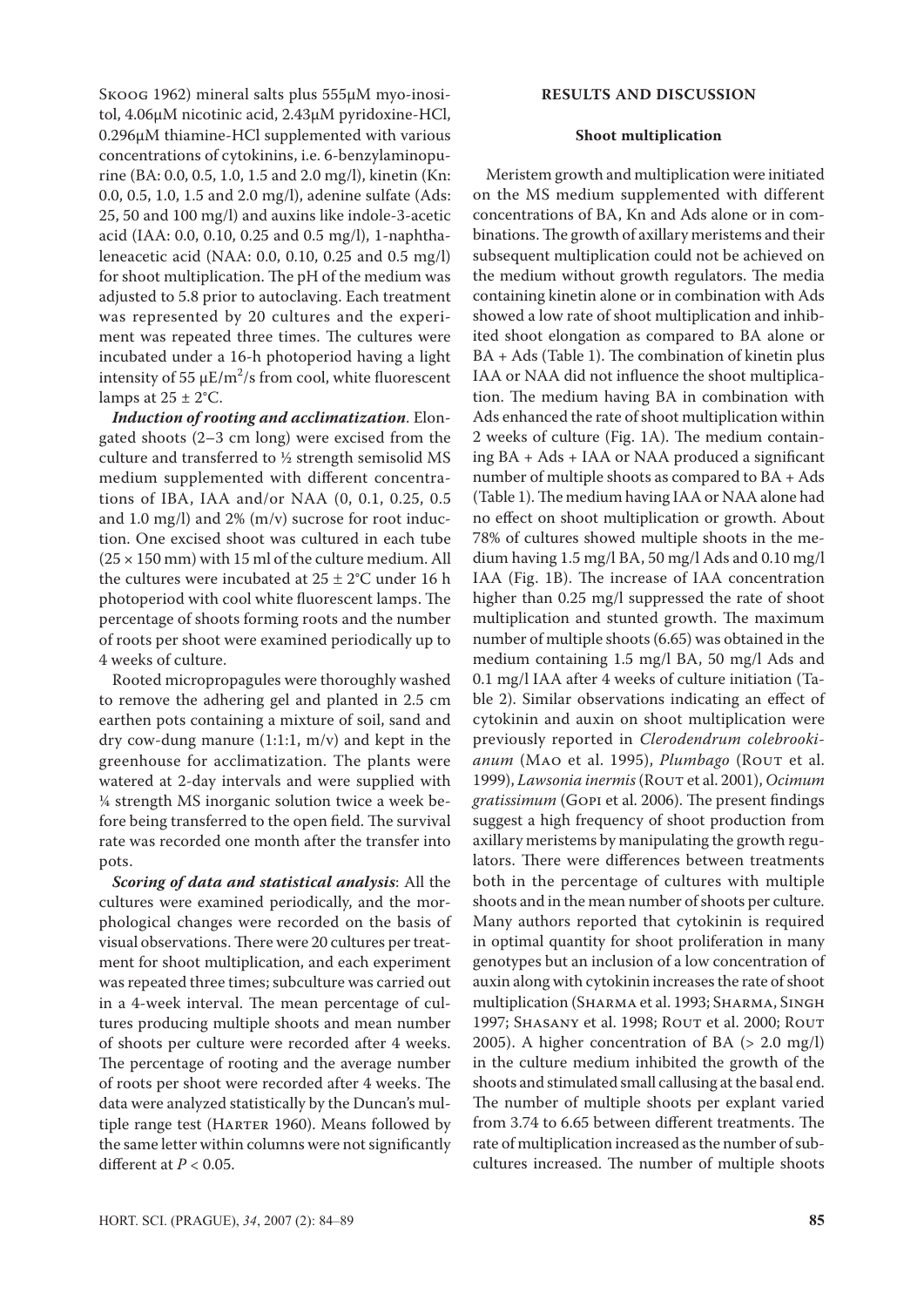| $MS +$ growth regulator (mg/l) + 3% (w/v) sucrose |     |              | Percentage of cultures showing multiplication <sup>a</sup> $\pm$ SE (average |  |
|---------------------------------------------------|-----|--------------|------------------------------------------------------------------------------|--|
| BA                                                | Kn  | Ads          | number of multiple shoots per culture)                                       |  |
| 0.0                                               | 0.0 | $\mathbf{0}$ | $\Omega$                                                                     |  |
| 0.5                                               | 0.0 | $\mathbf{0}$ | $\mathbf{0}$                                                                 |  |
| 1.0                                               | 0.0 | $\mathbf{0}$ | $56.6 \pm 1.2$ f (2.32 $\pm$ 0.6)                                            |  |
| 1.5                                               | 0.0 | $\Omega$     | $68.2 \pm 1.0$ h $(3.81 \pm 0.7)$                                            |  |
| 2.0                                               | 0.0 | $\mathbf{0}$ | $74.4 \pm 0.8$ i $(3.88 \pm 0.8)$                                            |  |
| 0.0                                               | 1.0 | $\mathbf{0}$ | $24.4 \pm 1.1$ a $(1.82 \pm 0.5)$                                            |  |
| 0.0                                               | 1.5 | $\mathbf{0}$ | $36.2 \pm 1.0 \text{ c} (2.12 \pm 0.7)$                                      |  |
| 0.0                                               | 2.0 | $\mathbf{0}$ | $42.6 \pm 1.1$ d (2.76 $\pm$ 0.8)                                            |  |
| 0.0                                               | 0.0 | 25           | $28.2 \pm 0.8$ b $(2.11 \pm 0.7)$                                            |  |
| 0.0                                               | 0.0 | 50           | $45.6 \pm 1.0$ e $(3.13 \pm 0.8)$                                            |  |
| 0.0                                               | 0.0 | 100          | $62.2 \pm 0.8$ g $(3.43 \pm 0.7)$                                            |  |
| 1.5                                               | 0.0 | 25           | $76.8 \pm 1.4$ j $(4.52 \pm 0.8)$                                            |  |
| 1.5                                               | 0.0 | 50           | $80.2 \pm 1.1 \text{ k} (4.22 \pm 0.5)$                                      |  |
| 2.0                                               | 0.0 | 50           | $78.4 \pm 0.8 \text{ k} (3.88 \pm 0.6)$                                      |  |
| 0.0                                               | 1.5 | 50           | $46.4 \pm 0.8$ e $(1.85 \pm 0.7)$                                            |  |
| $0.0\,$                                           | 2.0 | 50           | $41.8 \pm 0.7$ d $(1.68 \pm 0.6)$                                            |  |

Table 1. Effects of different concentrations of cytokinins (BA, Kn, Ads) added to the MS medium on shoot proliferation from axillary meristems of *Nyctanthes arbortristis* after 4 weeks of culture

a Values are mean ± SE; 20 cultures per treatment, repeated three times; means having a letter within a column are not significantly different at 5% level by the Duncan's multiple range test

remained constant after 16<sup>th</sup> subcultures (data not shown). This was probably due to adaptation of the explants to *in vitro* conditions. Similar observations were reported for *Gentiana kurroo* (Sharma et al. 1993) and *Plumbago* species (ROUT et al. 1999).

#### **Induction of rooting and acclimatization**

Elongated shoots were excised and placed in ½ strength MS medium supplemented with various

concentrations of IBA, IAA or NAA for root induction. Full strength MS medium without growth regulators did not promote root induction; roots were observed in media containing ½ strength MS medium supplemented with NAA, IAA or IBA with 2% sucrose. However, optimal rooting and growth of microshoots were observed in medium containing 0.25 mg/l IBA, 0.10 mg/l IAA with 2% sucrose after 13–14 days of culture without intervening callus (Table 3). The percentage of shoots forming roots

Table 2. Effects of different concentrations of cytokinins and auxins on shoot multiplication from axillary meristems of *Nyctanthes arbortristis* after 4 weeks of culture

| $MS +$ growth regulator concentration (mg/l) |          |            |            | % of explants with multiple         | Mean number of shoots/               |  |
|----------------------------------------------|----------|------------|------------|-------------------------------------|--------------------------------------|--|
| BA                                           | Ads      | <b>IAA</b> | <b>NAA</b> | shoots (mean $\pm$ SE) <sup>a</sup> | explant (mean $\pm$ SE) <sup>a</sup> |  |
| 0.0                                          | $\Omega$ | 0.00       | 0.00       | $\mathbf{0}$                        | $\Omega$                             |  |
| 1.0                                          | 25       | 0.10       | 0.00       | $65.8 \pm 1.2$ c                    | $5.12 \pm 0.5$ c                     |  |
| 1.5                                          | 50       | 0.10       | 0.00       | $78.4 \pm 1.1$ g                    | $6.65 \pm 0.6$ d                     |  |
| 1.5                                          | 50       | 0.00       | 0.10       | $72.6 \pm 1.0$ f                    | $4.78 \pm 0.7$ b                     |  |
| 1.5                                          | 50       | 0.00       | 0.25       | $62.2 \pm 1.1$ b                    | $4.86 \pm 1.0$ b                     |  |
| 1.5                                          | 50       | 0.25       | 0.00       | $66.4 \pm 0.8$ c                    | $5.34 \pm 0.8$ c+                    |  |
| 2.0                                          | 50       | 0.25       | 0.00       | $70.2 \pm 1.0$ e+                   | $5.28 \pm 0.6$ c+                    |  |
| 2.0                                          | 50       | 0.00       | 0.25       | $68.3 \pm 0.9$ d+                   | $5.12 \pm 0.7$ c                     |  |
| 2.0                                          | 100      | 0.10       | 0.00       | $58.8 \pm 1.2$ a+                   | $3.74 \pm 0.6$ a+                    |  |
| 2.0                                          | 100      | 0.00       | 0.10       | $62.1 \pm 0.8$ b+                   | $3.80 \pm 0.8$ a+                    |  |

a Values are mean ± SE; 20 cultures per treatment, repeated three times; + callusing at the basal end; means having a letter within a column are not significantly different at 5% level by the Duncan's multiple range test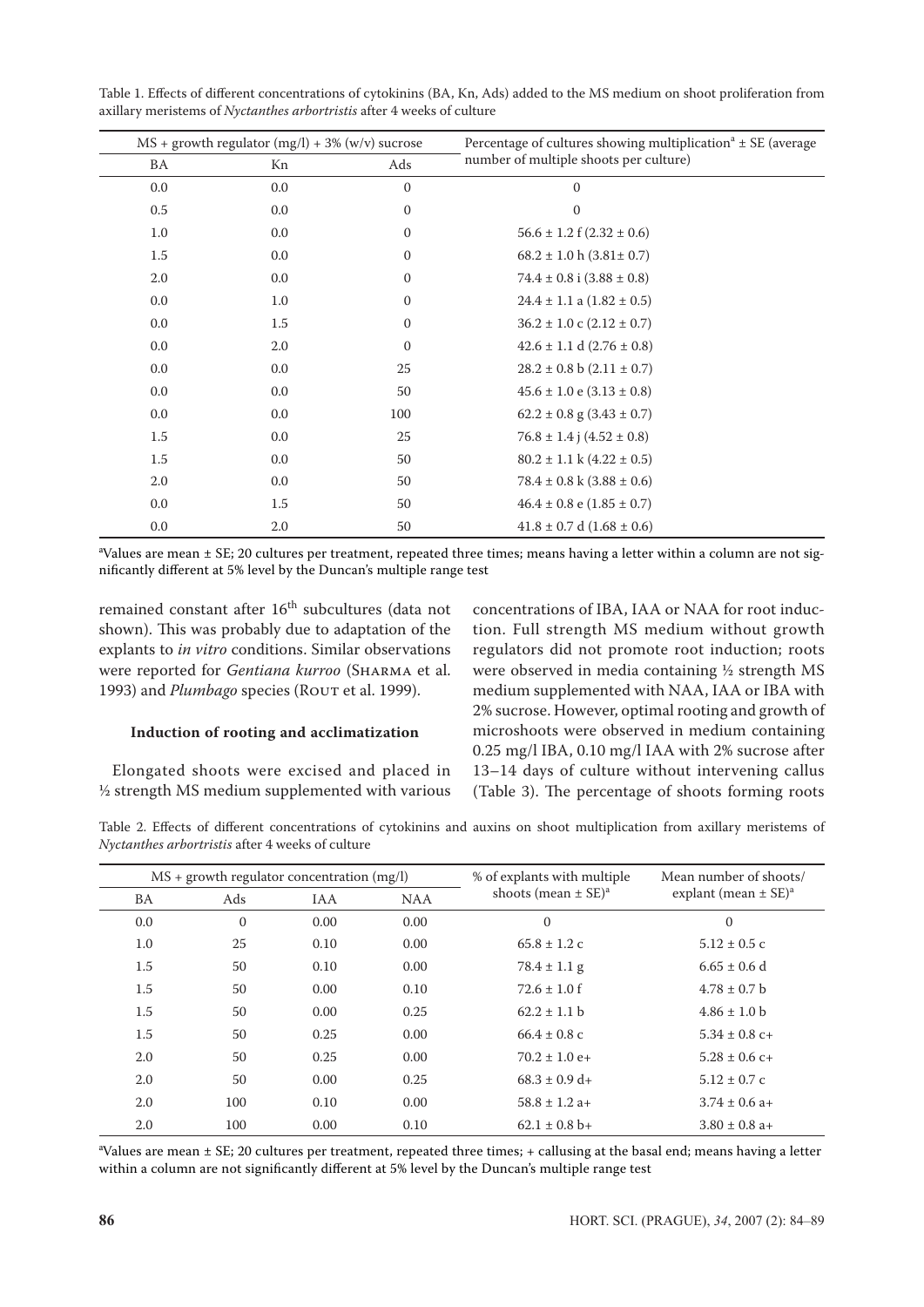

Fig. 1. *In vitro* propagation of *Nyctanthes arbortristis*: (A) Development of axillary shoots from nodal explants of *N. arbortristis* on MS medium supplemented with 1.5 mg/l BA, 50 mg/l Ads after 2 weeks of culture. (B) Development of multiple shoots from nodal explants of *N. arbortristis* on MS medium supplemented with 1.5 mg/l BA, 50 mg/l Ads, 0.1 mg/l IAA and 3% sucrose after 4 weeks of subculture. (C, D) Induction of roots from microshoots of nodal explants of *N. arbortristis* on half strength MS medium supplemented with 0.25 mg/l IBA, 0.1 mg/l IAA and 2% sucrose after one week (C) and two weeks (D) of culture. (E) *In vitro* raised plantlets grown normally in the soil

and number of roots per shoot significantly varied depending on concentrations of IBA. The maximum percentage of rooting (72.6%) was obtained in the medium containing 0.25 mg/l IBA and 0.1 mg/l IAA (Figs. 1C and 1D). Root development was, however, slow at higher concentrations of IBA or IAA. The rooted plantlets were transferred into pots for acclimatization. About 70% of the rooted plantlets survived in the pot one month after the transfer. The plants were grown normally (Fig. 1E).

In conclusion, a successful production of multiple shoots and *in vitro* root formation were dependent on the nutrient medium and the culture conditions. This study might provide new opportunities for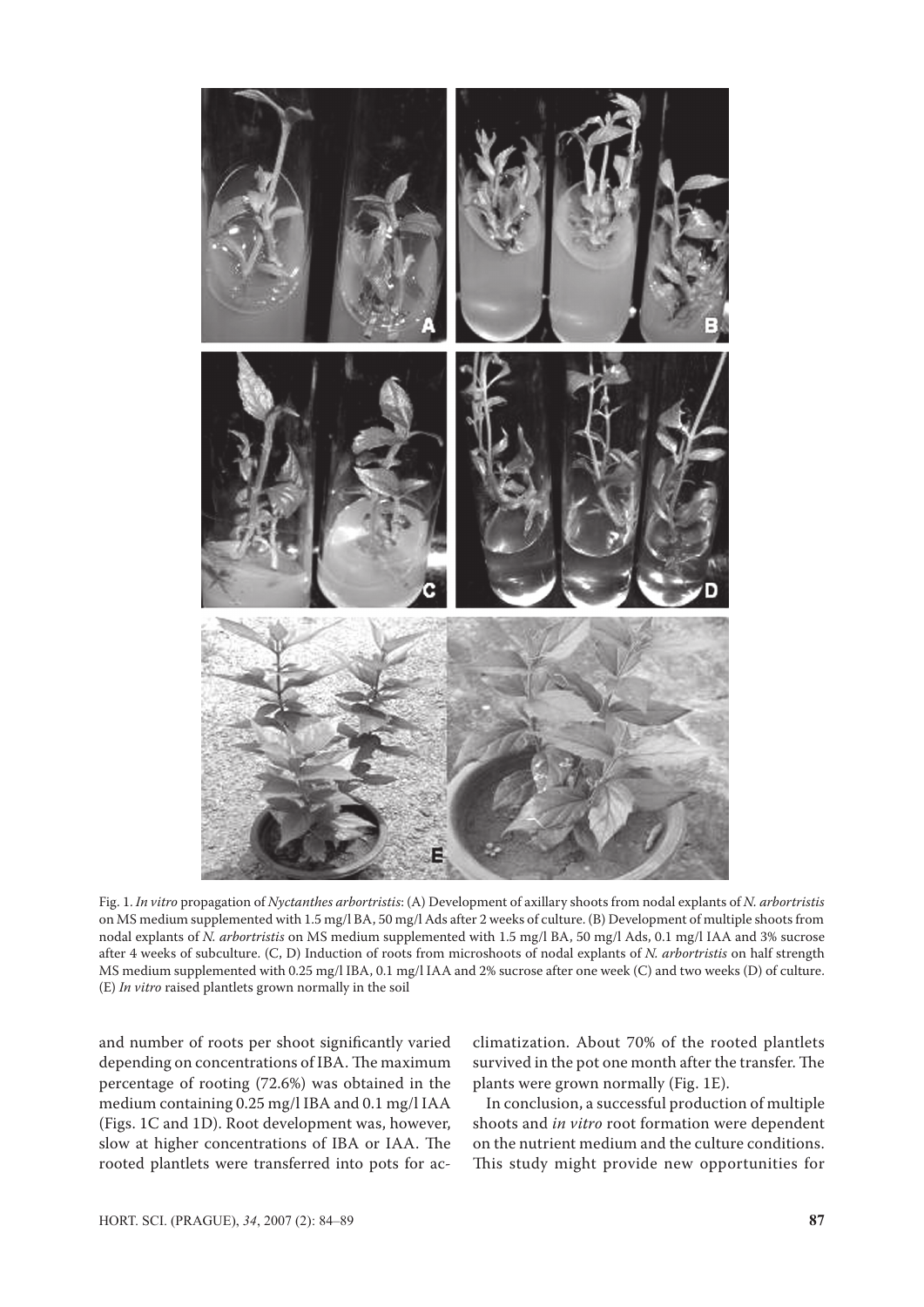Table 3. Effects of different concentrations of auxins on rooting response of *Nyctanthes arbortristis* after 4 weeks of culture

| $\frac{1}{2}$ MS + 2% sucrose + growth regulator<br>(mg/l) |            |            | Percentage of cultures<br>showing root (mean $\pm$ SE)* | Average number of roots/<br>shoot (mean $\pm$ SE)* | Days to rooting |
|------------------------------------------------------------|------------|------------|---------------------------------------------------------|----------------------------------------------------|-----------------|
| <b>IAA</b>                                                 | <b>IBA</b> | <b>NAA</b> |                                                         |                                                    |                 |
| 0.00                                                       | 0.00       | 0.00       | $\mathbf{0}$                                            | $\mathbf{0}$                                       | $\mathbf{0}$    |
| 0.10                                                       | 0.00       | 0.00       | $28.2 \pm 0.8$                                          | $2.32 \pm 0.3$                                     | 18              |
| 0.25                                                       | 0.00       | 0.00       | $52.8 \pm 1.0$                                          | $3.24 \pm 0.4$                                     | 16              |
| 0.50                                                       | 0.00       | 0.00       | $54.6 \pm 0.8 +$                                        | $3.35 \pm 0.5$                                     | $15+$           |
| 0.00                                                       | 0.10       | 0.00       | $36.4 \pm 0.7$                                          | $2.12 \pm 0.6$                                     | 15              |
| 0.00                                                       | 0.25       | 0.00       | $68.4 \pm 0.8$                                          | $4.22 \pm 0.7$                                     | 14              |
| 0.00                                                       | 0.50       | 0.00       | $56.3 \pm 1.0+$                                         | $3.54 \pm 0.6$                                     | $14+$           |
| 0.00                                                       | 1.00       | 0.00       | $^{+}$                                                  | $^{+}$                                             | $^{+}$          |
| 0.00                                                       | 0.00       | 0.10       | $\Omega$                                                | $\boldsymbol{0}$                                   | $\overline{0}$  |
| 0.00                                                       | 0.00       | 0.25       | $26.2 \pm 0.8$                                          | $2.14 \pm 0.4$                                     | 17              |
| 0.00                                                       | 0.00       | 0.50       | $34.4 \pm 1.0+$                                         | $2.84 \pm 0.5$                                     | $20+$           |
| 0.00                                                       | 0.00       | 1.00       | $^{+}$                                                  | $^{+}$                                             | $^{+}$          |
| 0.10                                                       | 0.10       | 0.00       | $34.6 \pm 0.5$                                          | $3.25 \pm 0.6$                                     | 15              |
| 0.10                                                       | 0.25       | 0.00       | $72.6 \pm 0.4$                                          | $4.32 \pm 0.7$                                     | 13              |
| 0.00                                                       | 0.25       | 0.1        | $68.4 \pm 0.8$                                          | $4.38 \pm 0.3$                                     | 14              |
| 0.00                                                       | 0.10       | 0.25       | $42.8 \pm 0.6$                                          | $3.18 \pm 0.6$                                     | 17              |

\*Mean of three replications of 15 cultures each; + basal callusing at the cut end

clonal propagation and germplasm conservation of *Nyctanthes arbortristis*.

#### **Ac k n o w l e d g e m e n t s**

The authors wish to acknowledge to the Department of Forest and Environment, Government of Orissa, to have undertaken this investigation.

#### **R e f e r e n c e s**

- ANONYMOUS, 1988. The wealth of India: A Dictionary of Indian Raw Materials and Industrial Products. Vol. VII. N–Pe. New Delhi, Publications and Information Directorate, CSIR: 69–70.
- GOPI C., NATARAJA SEKHAR Y., PONMURUGAN P., 2006. *In vitro* multiplication of *Ocimum gratissimum* L. – through direct regeneration. African Journal of Biotechnology, *5*: 723–726.
- HARTER H.L., 1960. Critical values for Duncan's multiple range test. Biometric, *16*: 671–685.
- KIRTIKAR K.R., BASU B.D., 1981. Indian Medicinal Plants. Allahabad, Lalit Mohan Basu Publishing.
- MAO A.H., WETTEN A., FAY M., CALIGARI P.D.S., 1995. *In vitro* propagation of *Clerodendrum colebrookianum* Walp.: A potential natural anti-hypertension medicinal plant. Plant Cell Reports, *14*: 493–496.
- MURASHIGE T., SKOOG F., 1962. A revised medium for rapid growth and bioassays with tobacco tissue culture. Physiologia Plantarum, *15*: 473–497.
- ROUT G.R., SAXENA C., SAMANTARAY S., DAS P., 1999. Rapid clonal propagation of *Plumbago zeylanica* Linn. Plant Growth Regulation, *28*: 1–4.
- ROUT G.R., SAMANTARAY S., DAS P., 2000. *In vitro* manipulation and propagation of medicinal plants. Biotechnology Advances, *18*: 91–120.
- ROUT G.R., DAS G., SAMANTARAY S., DAS P., 2001. *In vitro* micropropagation of *Lawsonia inermis* (Lythraceae). Revista de Biologa Tropical, *49*: 957–963.
- ROUT G.R., 2005. Micropropagation of *Clitoria ternatea* Linn. (Fabaceae) – An important medicinal plant. *In vitro* Cellular and Developmental Biology – Plant, *41*: 516–519.
- SHARMA R. 2003. Medicinal Plants of India an Encyclopaedia. Delhi, Daya Publishing House: 71.
- SHARMA T.R., SINGH B.M., 1997. High frequency *in vitro* multiplication of disease-free *Zingiber officinales* Rosc. Plant Cell Reports, *17*: 68–72.
- SHARMA N., CHANDEL K.P.S., PAUL A., 1993. *In vitro* propagation of *Gentiana kurroo*: an indigenous threatened plant of medicinal importance. Plant Cell, Tissue and Organ Culture, *34*: 307–309.
- SHASANY A.K., KHANUJA S.P.S., DHAWAN S., YADAV V., SHARMA S., KUMAR S., 1998. High regenerative nature of *Mentha arvensis* internodes. Journal of Biosciences, *23*: 641–646.

Received for publication December 18, 2006 Accepted after corrections January 9, 2007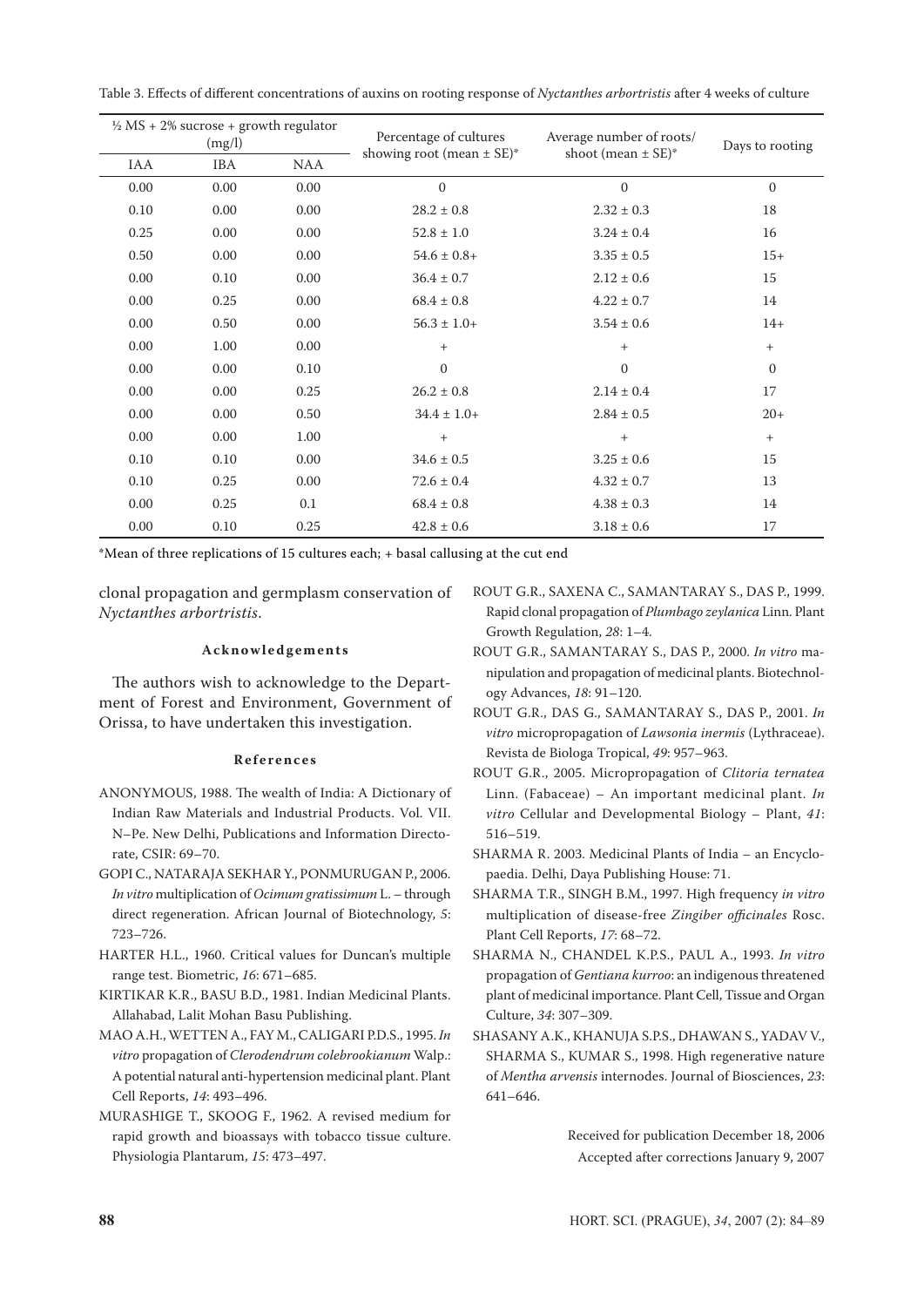## *In vitro* **klonové množení léčivé dřeviny** *Nyctanthes arbortristis* **Linn.**

**ABSTRAKT**: Rychlá multiplikace (zmnožení) výhonů u *Nyctanthes arbortristis* byla dosažena z axilárních meristémů na základním Murashige a Skoog (MS) médiu doplněném o 1,0–1,5 mg/l benzyladeninu (BA), 50 mg/l adenin sulfátu (Ads) a 3% sacharózu. Přítomnost IAA (kyselina indolyloctová) v kultivačním médiu s BA a Ads podpořila vysokou míru multiplikace výhonů. Nejvyšší průměrný počet mikrovýhonů na explantát (6,65) byl obdržen na MS médiu doplněném 1,5 mg/l BA, 50 mg/l Ads a 0,1 mg/l IAA po čtyřech týdnech kultivace. Prodloužené výhony zakořeňovaly v rozmezí 13–14 dnů na ½ MS médiu, doplněném buď o IBA (kyselina indolylmáselná), IAA nebo NAA (kyselina naftyloctová) a 2% sacharózu. Nejvyšší procento zakořenění bylo získáno na médiu obsahujícím 0,25 mg/l BA, 0,1 mg/l IAA a 2% sacharózu. Ve skleníku přežilo kolem 70 % zakořeněných rostlin. *In vitro* vypěstované rostliny rostly v půdních podmínkách standardně. Dosažené výsledky usnadní zachování a rozmnožování významných léčivých rostlin.

**Klíčová slova**: *in vitro*; multiplikace výhonů; růstové regulátory; léčivé rostliny

*Corresponding author:*

Dr. Gyana Ranjan Rout, D.Sc., Regional Plant Resource Centre, Plant Biotechnology Division, Bhubaneswar 751 015, Orissa, India tel.: + 91 674 255 7925, fax: + 91 674 255 0274, e-mail: grrout@rediffmail.com